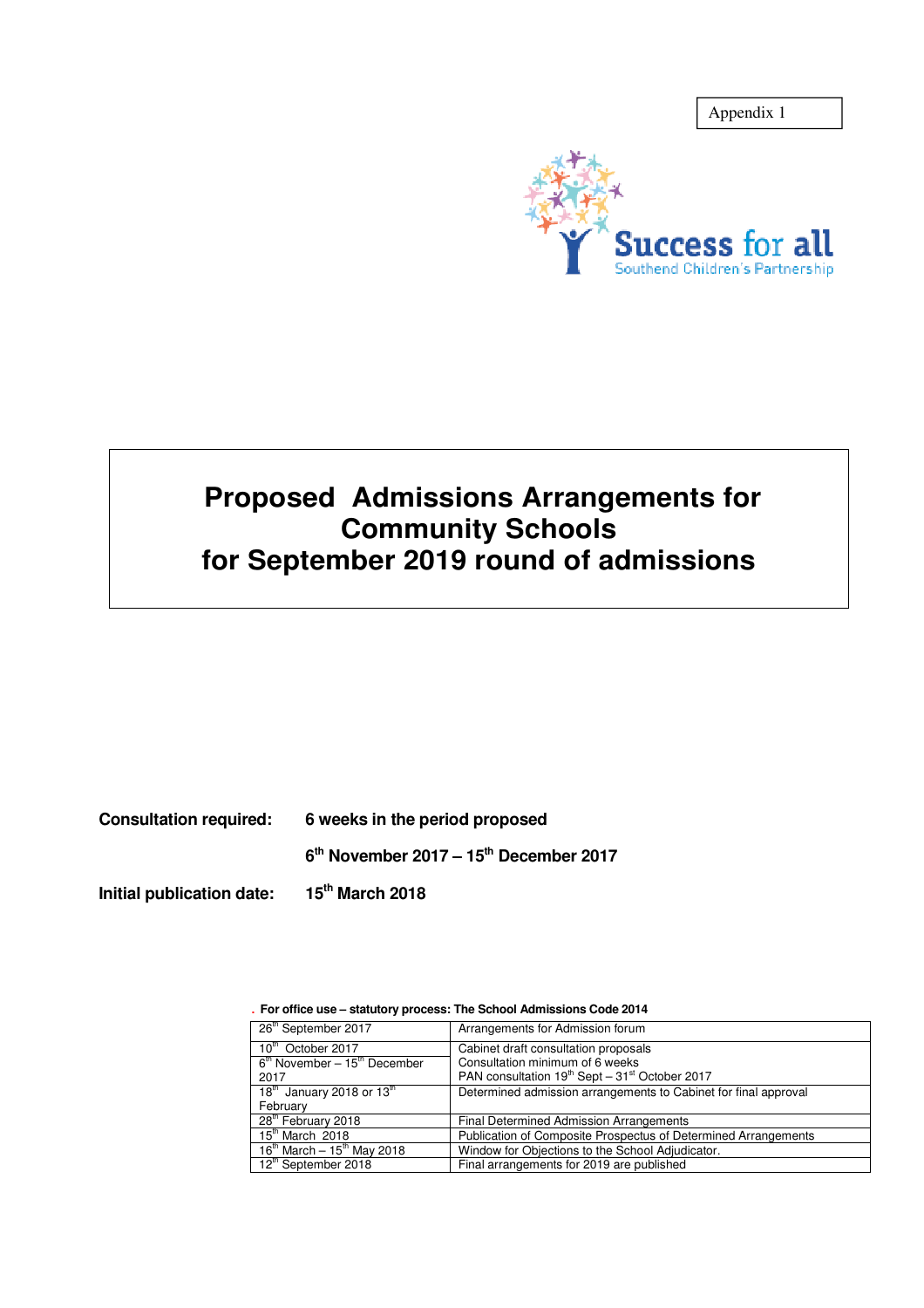## **CONTENTS**

| $\mathbf 1$ . |                                                                                            |  |
|---------------|--------------------------------------------------------------------------------------------|--|
| 2.            |                                                                                            |  |
| 3             |                                                                                            |  |
|               |                                                                                            |  |
|               |                                                                                            |  |
|               |                                                                                            |  |
|               |                                                                                            |  |
|               |                                                                                            |  |
|               |                                                                                            |  |
|               |                                                                                            |  |
|               |                                                                                            |  |
|               |                                                                                            |  |
|               |                                                                                            |  |
| 4.            |                                                                                            |  |
|               | 4.1                                                                                        |  |
|               | 4.2                                                                                        |  |
|               | 4.3 Pupils eligible for pupil premium (West Leigh Infant and West Leigh Junior Schools)  6 |  |
|               |                                                                                            |  |
|               |                                                                                            |  |
|               |                                                                                            |  |
|               |                                                                                            |  |
|               |                                                                                            |  |
|               | 4.7                                                                                        |  |
|               | 4.8                                                                                        |  |
|               | 4.9                                                                                        |  |
|               | Admission of children below compulsory school age and deferred entry to school 8<br>4.11   |  |
|               |                                                                                            |  |
|               |                                                                                            |  |

## 4. Community Primary School Catchment Areas

 $10$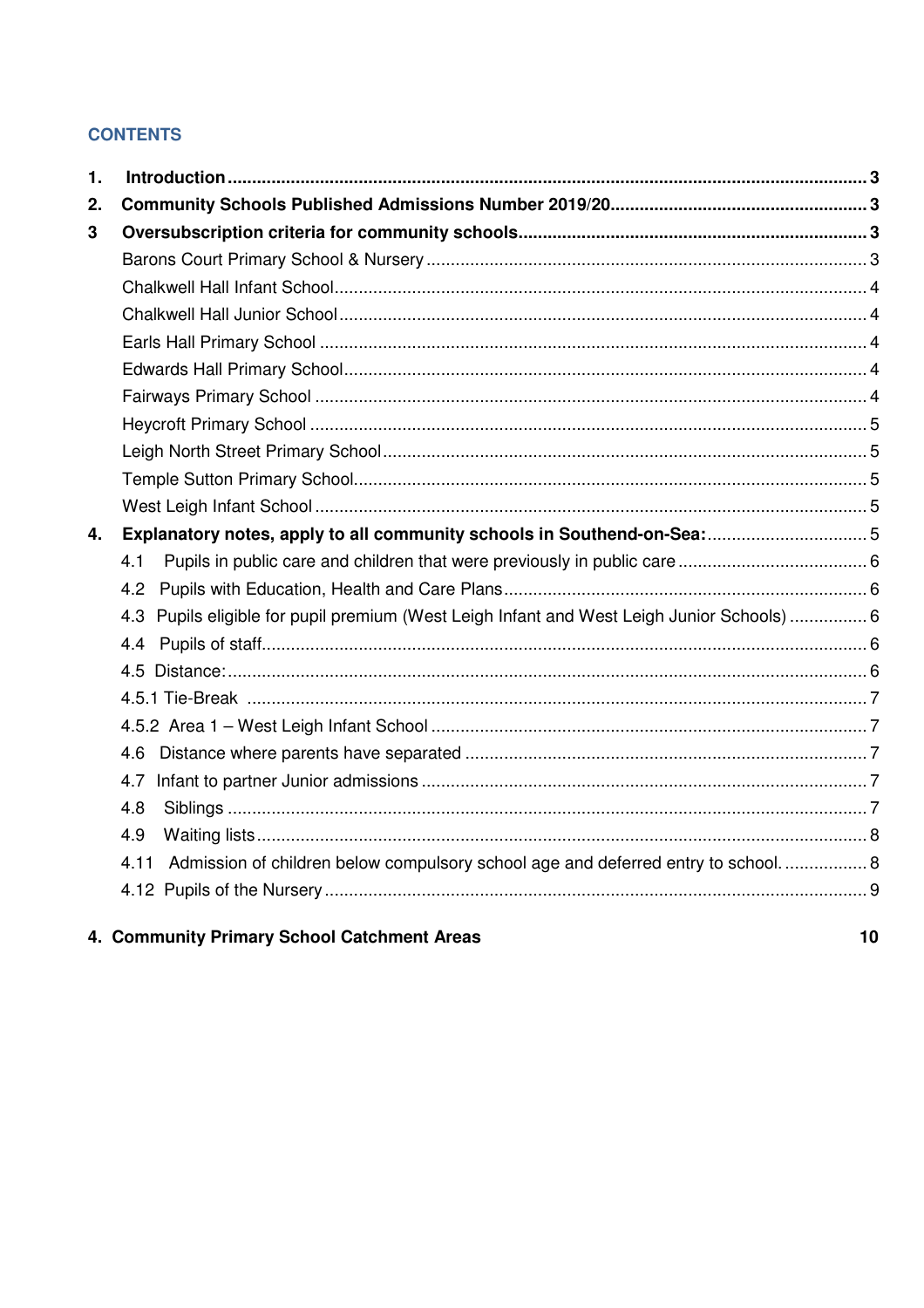#### **1. Introduction**

Southend-on-Sea Borough Council is the admission authority for all community schools in the borough. This document sets out the formal policies for all borough community. It is the formal document to ensure Council approves the Determined Policy and not the document that is used for any consultation. The arrangements for 2019 propose significant change to the current arrangements and catchment areas and appropriate documentation with full explanatory notes will be provided to the public during the consultation period  $(6<sup>th</sup>$  Nov- 15<sup>th</sup> Dec 2017).

The arrangements below, including the explanatory notes, are in line with government legislation and guidance (School Admissions Code 2014) and designed to ensure there is a fair, clear and reasonable admissions procedure for all applicants, and to help guide parents through the application process.

These arrangements apply to all admissions, including in-year admissions for the admission year 2019.

| <b>Community Primary Schools</b>      | <b>Proposed</b><br>admission limit<br>for 2019/20 |
|---------------------------------------|---------------------------------------------------|
| Barons Court Primary School & Nursery | 35                                                |
| <b>Chalkwell Hall Infant School</b>   | 120                                               |
| <b>Chalkwell Hall Junior School</b>   | 120                                               |
| Earls Hall Primary School             | 90                                                |
| <b>Edwards Hall Primary School</b>    | 60                                                |
| <b>Fairways Primary School</b>        | 60                                                |
| <b>Heycroft Primary School</b>        | 60                                                |
| Leigh North Street Primary School     | 90                                                |
| <b>Temple Sutton Primary School</b>   | 120                                               |
| West Leigh Infant School              | 120                                               |

## **2. Community Schools Published Admissions Number 2019/20\***

Community Schools as at publication. Should more schools convert to Academy status this list will be updated.

\*consultation with schools on PAN  $19<sup>th</sup>$  September –  $31<sup>st</sup>$  October 2017. Cabinet approved 19<sup>th</sup> Sept 2017.

#### **3 Oversubscription criteria for community schools**

#### **Criteria are set per school below. Explanatory notes, item 4, apply to all community school arrangements.**

If at the closing date for applications, there are not enough places for all those who have expressed a wish to have their child admitted to a community school; places will be allocated using the admission criteria as below. This will not apply to children with a statement of special educational needs (SEN) or Education, Health and Care (EHC) plans as the plan/statement names the school and therefore the child must be admitted to the named school. The admission criteria are listed below by school with explanatory notes following:

#### **Barons Court Primary School & Nursery**

- 1. Looked after children and previously looked after children;
- 2. Pupils who live in the catchment area served by the school and who have a sibling attending the school;
- 3. Pupils who live in the catchment area served by the school;
- 4. Pupils who live outside the catchment area served by the school and who have a sibling attending the school;
- 5. Pupils of staff;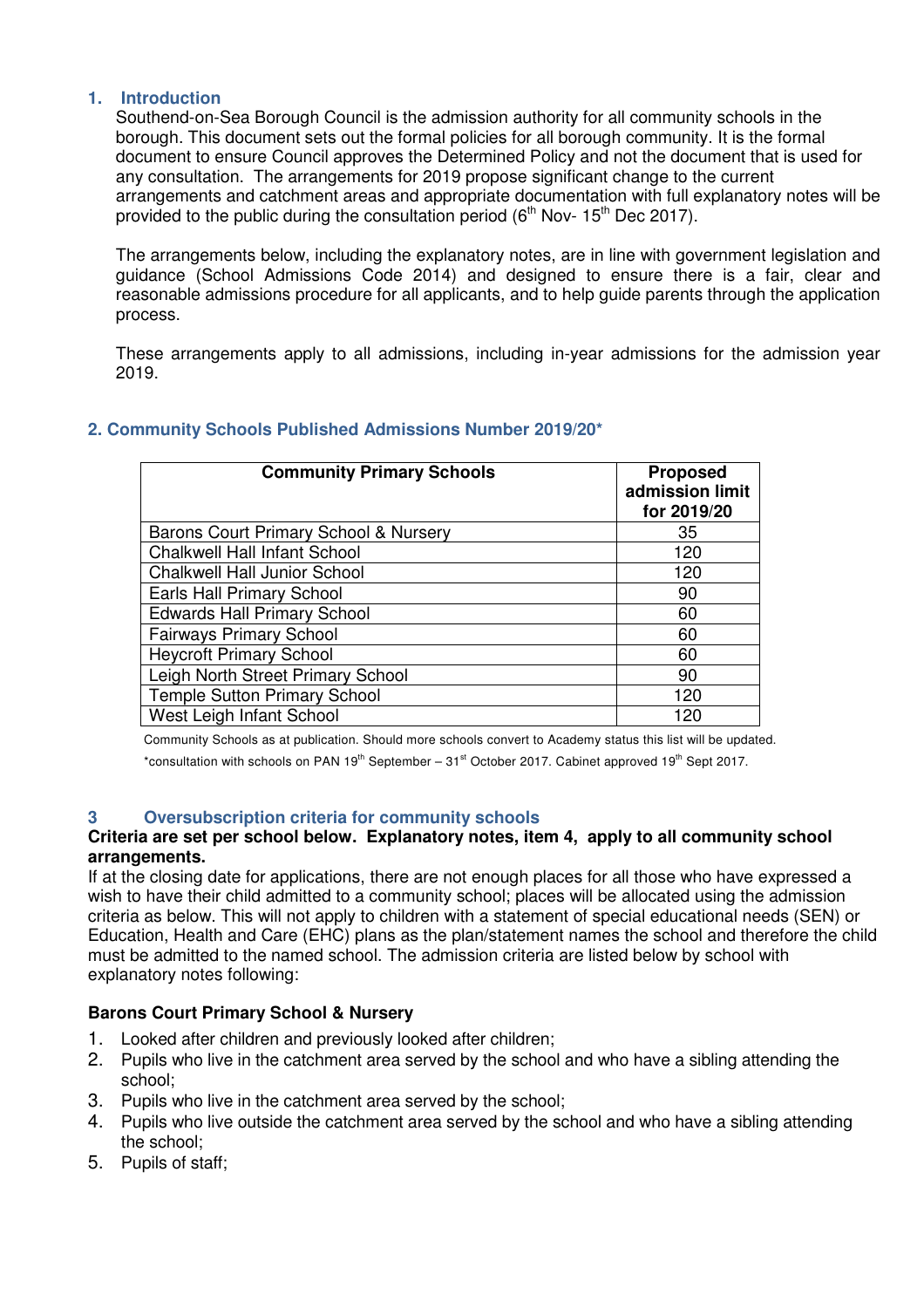6. Pupils who live outside the catchment area served by the school. (for all criteria see explanatory notes below)

## **Chalkwell Hall Infant School**

- 1. Looked after children and previously looked after children;
- 2. Pupils who have a sibling attending the school or Chalkwell Hall Junior School;
- 3. Pupils of staff at Chalkwell Hall Infant and Junior schools;
- 4. Pupils who live in the catchment area served by the school;
- 5. Pupils who live outside the catchment area served by the school.

(for all criteria see explanatory notes below)

## **Chalkwell Hall Junior School**

- 1. Looked after children and previously looked after children;
- 2. Pupils attending year 2 at Chalkwell Hall Infant School;
- 3. Pupils who have a sibling attending the school or Chalkwell Hall Infant School;
- 4. Pupils of staff at Chalkwell Hall Infant and Junior schools;
- 5. Pupils who live in the catchment area served by the school;
- 6. Pupils who live outside the catchment area served by the school. (for all criteria see explanatory notes below)

## **Earls Hall Primary School**

- 1. Looked after children and previously looked after children;
- 2. Pupils who live in the catchment area served by the school and who have a sibling attending the school;
- 3. Pupils of staff;
- 4. Pupils who live in the catchment area served by the school;
- 5. Pupils who live outside the catchment area served by the school and who have a sibling attending the school;
- 6. Pupils who live outside the catchment area served by the school. (for all criteria see explanatory notes below)

## **Edwards Hall Primary School**

- 1. Looked after children and previously looked after children;
- 2. Pupils who live in the catchment area served by the school and who have a sibling attending the school;
- 3. Pupils who live in the catchment area served by the school;
- 4. Pupils of staff;
- 5. Pupils who live outside the catchment area served by the school and who have a sibling attending the school
- 6. Pupils who live outside the catchment area served by the school (for all criteria see explanatory notes below)

## **Fairways Primary School**

- 1. Looked after children and previously looked after children;
- 2. Pupils who have a sibling attending the school;
- 3. Pupils who live in the catchment area served by the school;
- 4. Pupils of staff;
- 5. Pupils who live outside the catchment area served by the school. (for all criteria see explanatory notes below)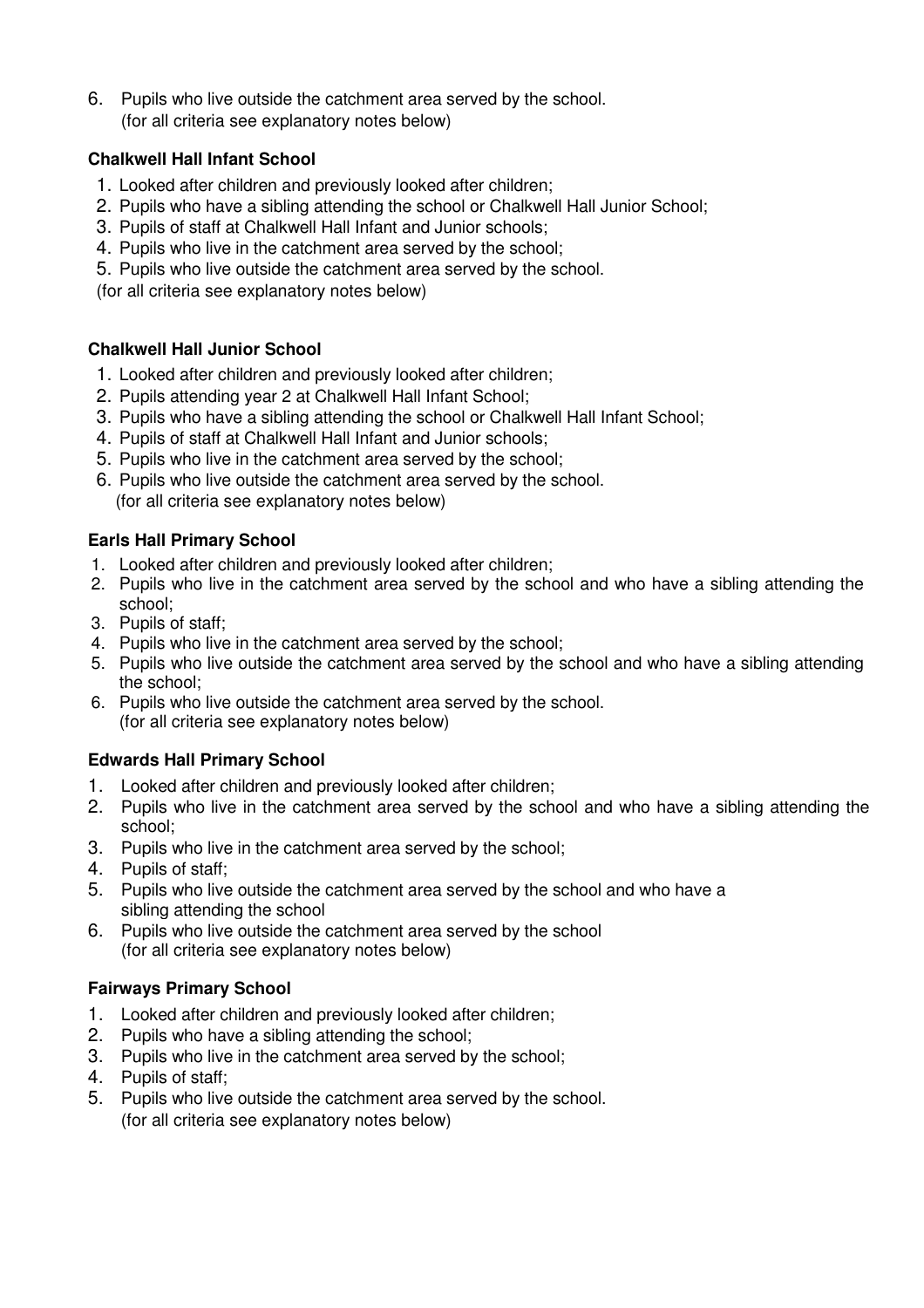## **Heycroft Primary School**

- 1. Looked after children and previously looked after children ;
- 2. Pupils who live in the catchment area served by the school and who have a sibling attending the school;
- 3. Pupils who live in the catchment area served by the school;
- 4. Pupils of staff;
- 5. Pupils who live outside the catchment area served by the school and who have a sibling attending the school;
- 6. Pupils who live outside the catchment area served by the school. (for all criteria see explanatory notes below)

#### **Leigh North Street Primary School**

- 1. Looked after children and previously looked after children;
- 2. Pupils who have a sibling attending the school;
- 3. Pupils of staff;
- 4. Pupils who live in the catchment area served by the school;
- 5. Pupils who live outside the catchment area served by the school.

(for all criteria see explanatory notes below)

#### **Temple Sutton Primary School**

- 1. Looked after children and previously looked after children;
- 2. Pupils who live in the catchment area served by the school and who have a sibling attending the school;
- 3. Pupils who live in the catchment area served by the school;
- 4. Pupils who live outside the catchment area served by the school and who have a sibling attending the school;
- 5. Pupils of staff;
- 6. Pupils of the school attending Temple Sutton Nursery in the term preceding the application deadline;
- 7. Pupils who live outside the catchment area served by the school (for all criteria see explanatory notes below)

#### **West Leigh Infant School**

- 1. Looked after children and previously looked after children;
- 2. Pupils who live in the catchment area and in area 1 served by the school and who have a sibling attending the school or West Leigh Junior School;
- 3. Pupils of staff at West Leigh Infant and Junior schools;
- 4. Pupils eligible for pupil premium who live in the catchment area served by the school;
- 5. Pupils who live in the catchment area served by the school;
- 6. Pupils who live in area 1 of Leigh North Streets Catchment area;
- 7. Pupils who live outside the catchment area served by the school. (for all criteria see explanatory notes below)

#### **4. Explanatory notes, apply to all community schools in Southend-on-Sea:**

**Parents must make a separate application for transfer from nursery to primary school and from infant to junior school. Parents must complete a Southend-on-sea Common Application Form (CAF) for applications to year reception and year 3 between 14th September and 15th January.**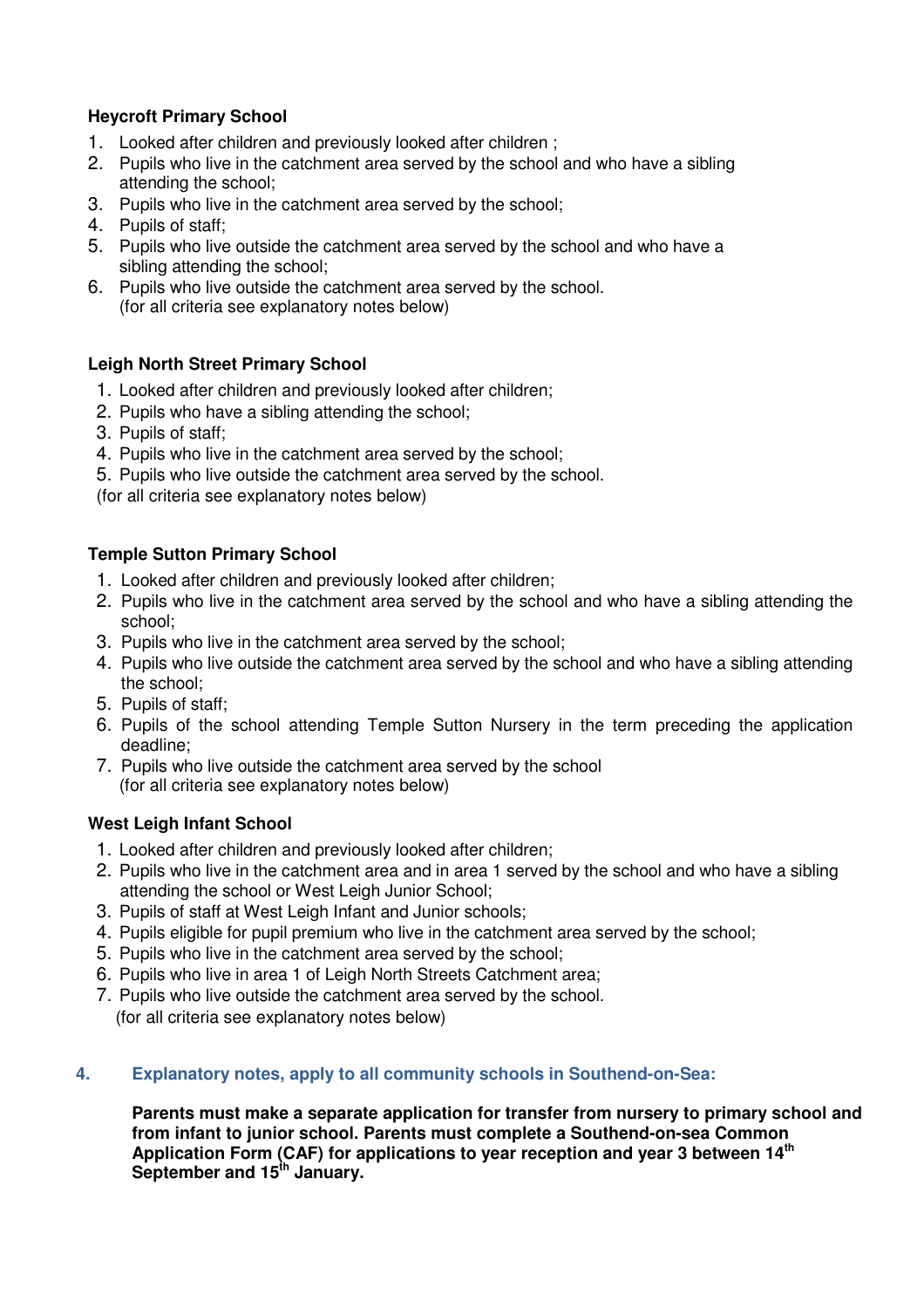#### **4.1 Pupils in public care and children that were previously in public care**

Any reference to looked after children refers to children who are in the care of local authorities as defined by Section 22 of the Children Act 1989. In relation to school admissions legislation a 'looked after child' is a child in public care at the time of application to the school'. Any reference to previously looked after children means children who were adopted (or subject to residence or special guardianship orders) immediately following having been looked after.

Looked after and previously looked after children are given the highest priority for each relevant age group and in all ranking.

#### **4.2 Pupils with Education, Health and Care Plans**

All children whose statement of special educational needs (SEN) or Education, Health and Care (EHC) plan names the school **must** be admitted. Children with a statement or a plan will follow a different process for admission. Further information can be found on http://www.southend.gov.uk/info/200225/children\_with\_disabilities/290/special\_educational\_needs

http://www.southendinfopoint.org/kb5/southendonsea/fsd/localoffer.page

#### **4.3 Pupils eligible for pupil premium (West Leigh Infant and West Leigh Junior Schools)**

Schools are given a pupil premium for children who have qualified for free school meals at any point in the **past six years**. Parents will need to tick on the application form and/or supplementary information form or notify the Local Authority in writing if they are eligible or registered for pupil premium. Any disclosure for pupil premium will be used only to rank applications against the admission criteria and will not be held for any other purpose.

 **Parents can check their eligibility by filling out the LA online form on:** 

https://southend.firmstep.com/default.aspx/RenderForm/?F.Name=ofyiMHFi7J8&<span%20id= or www.southend.gov.uk/fsm

Parents that are in receipt of one of the following may be eligible for pupil premium:

- Income Support
- Income-based Job Seekers Allowance
- Income-related Employment and Support Allowance
- support under Part VI of the Immigration and Asylum Act 1999
- the Guaranteed Element of State Pension Credit
- Child Tax Credit (if they not entitled to Working Tax Credit and have an annual income under £16,190)
- Working Tax Credit 'run-on' the payment someone may get for another 4 weeks after they stop qualifying for Working Tax Credit and Universal Credit

#### **4.4 Pupils of staff**

Children will be ranked in admission criteria 3 if they are children of staff in either or both of the following circumstances:-

a) where the member of teaching or professional staff has been employed at the school (for infant and junior schools it will be staff at either school) for two or more years at the time at which the application for admission to the school is made,

and/or

b) the member of staff is recruited to fill a vacant post for which there is a demonstrable specialist skill shortage.

### **4.5 Distance:**

In the case of over subscription in any one category "straight line" distance will be used to measure the distance between the pupil's home and the nearest pupil entrance to the school. Distances will be measured using the Local Authority's computerised measuring system. The pupils living closest will be given priority. If the pupil's home is a flat the distance will be measured to the main external entrance to the building.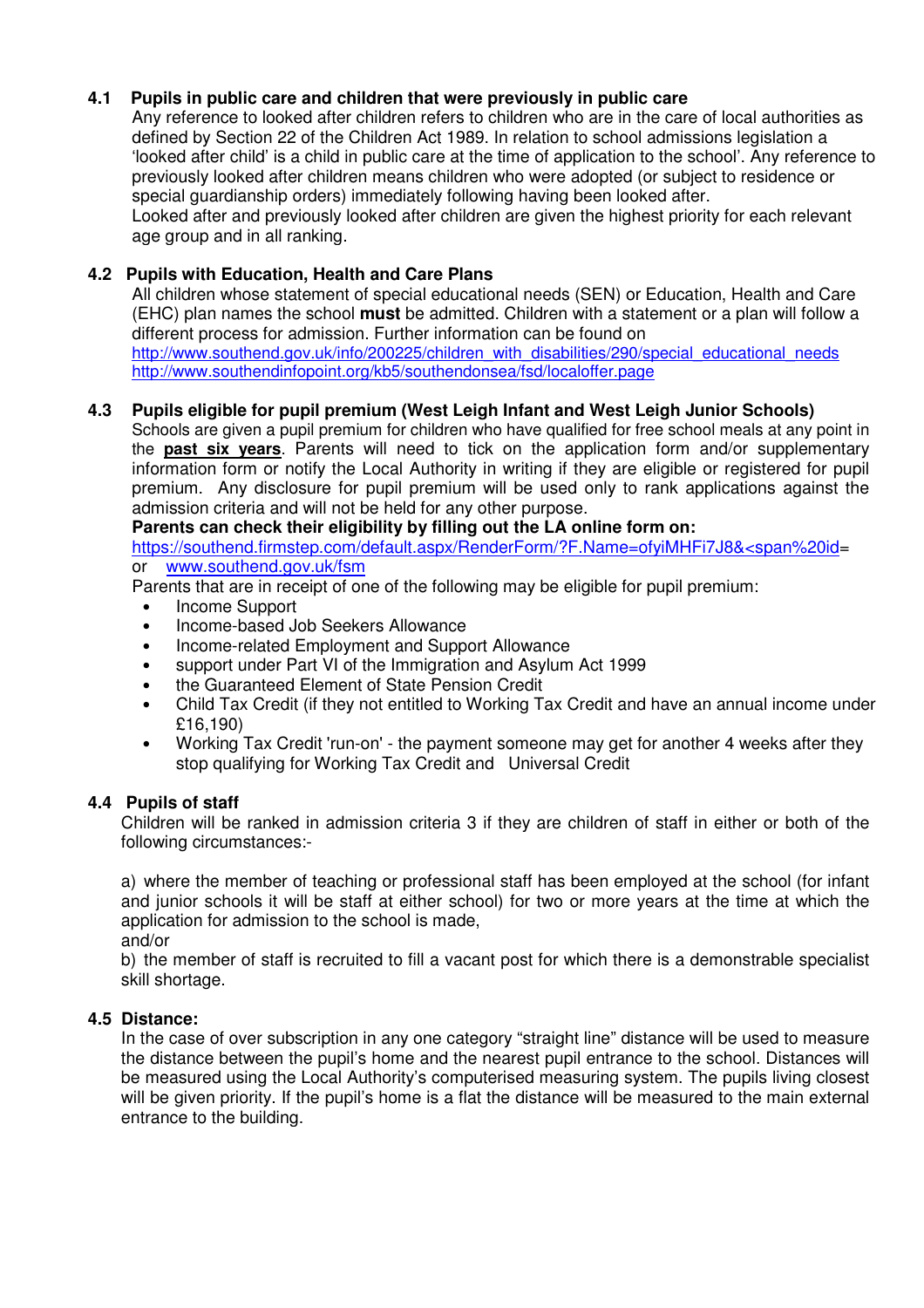#### **4.5.1 Tie-Break to be used to decide between two applications that cannot otherwise be separated:**

If the same distance is shared by more than one pupil, and only one place is available, the place will be awarded on the basis of a computerised random allocation process (supervised by someone independent of the Council / governing body). In the case where the last child offered is a twin or sibling of a multiple birth sibling both/all children will be offered and the sibling will be an 'excepted pupil'.

#### **4.5.2 Area 1 – West Leigh Infant School**

Area 1 is identified in the catchment map and in the post code list, which is available on the Council Web site. Area 1 identifies the area that was part of the catchment area for West Leigh Schools for the period 2009 – 2018. The area became part of the catchment area for Leigh North Street as from the admission year to 2019.

How Area 1 is used: a hypothetical example would be where a child with no school age siblings lives in 'area 1' and applies for Leigh North Street and West Leigh Infant School. The child would be ranked under criteria 4 of Leigh North Street and criteria 6 of West Leigh Infant school. If both schools can offer a place the child will be offered the school that is highest on their preference list.

If a child living in 'area 1' with no school age siblings only applies for West Leigh Infant school and the school meets its limit within criteria 5 'pupils who live in the catchment area served by the school'; if the applicant has no other preferences a place will be offered to the next nearest school with vacancies at the time. The next nearest school with places will not necessarily be the catchment area school.

It is recommended that parents use all three preferences on their application and include their catchment school.

#### **4.6 Distance where parents have separated**

The distance is measured the same for all applications. The primary admission booklet provides further details, in summary,

Only one application can be received. The LA should not have the details of both parents or know of the marital status of the parents. If more than one application is received from parents, applications will be placed on hold until such time that:

- 'an application is made that both parents agree to; or
- 'written agreement is provided from both parents; or
- 'a court order is obtained confirming which parent's application takes precedence'.

Details on address checks and which address is relevant are also provided in the admission booklet. In all cases the child's normal place of residence is applicable for the purposes of the application.

#### **4.7 Infant to partner Junior admissions**

Parents must apply in the main round to transfer from an infant school to the junior school. Parents must use the Council common application form (CAF) and submit the application between  $14<sup>th</sup>$ September to 15<sup>th</sup> January. The Council offers a full coordinated process for admission to year 3.

#### **4.8 Siblings**

Siblings are considered to be a brother or sister, half-brother or half-sister, step-brother or stepsister, adopted brother or sister, living at the same address, who attends the school at the time of application with a reasonable expectation that he or she will still be attending at the time of the proposed admission.

In the exceptional situation where one twin or one or two triplets are refused a place, in order to keep family members together and in line with the School Admissions Code 2014, the additional pupil(s) will be admitted even if this results in the admission limit for the year group being exceeded.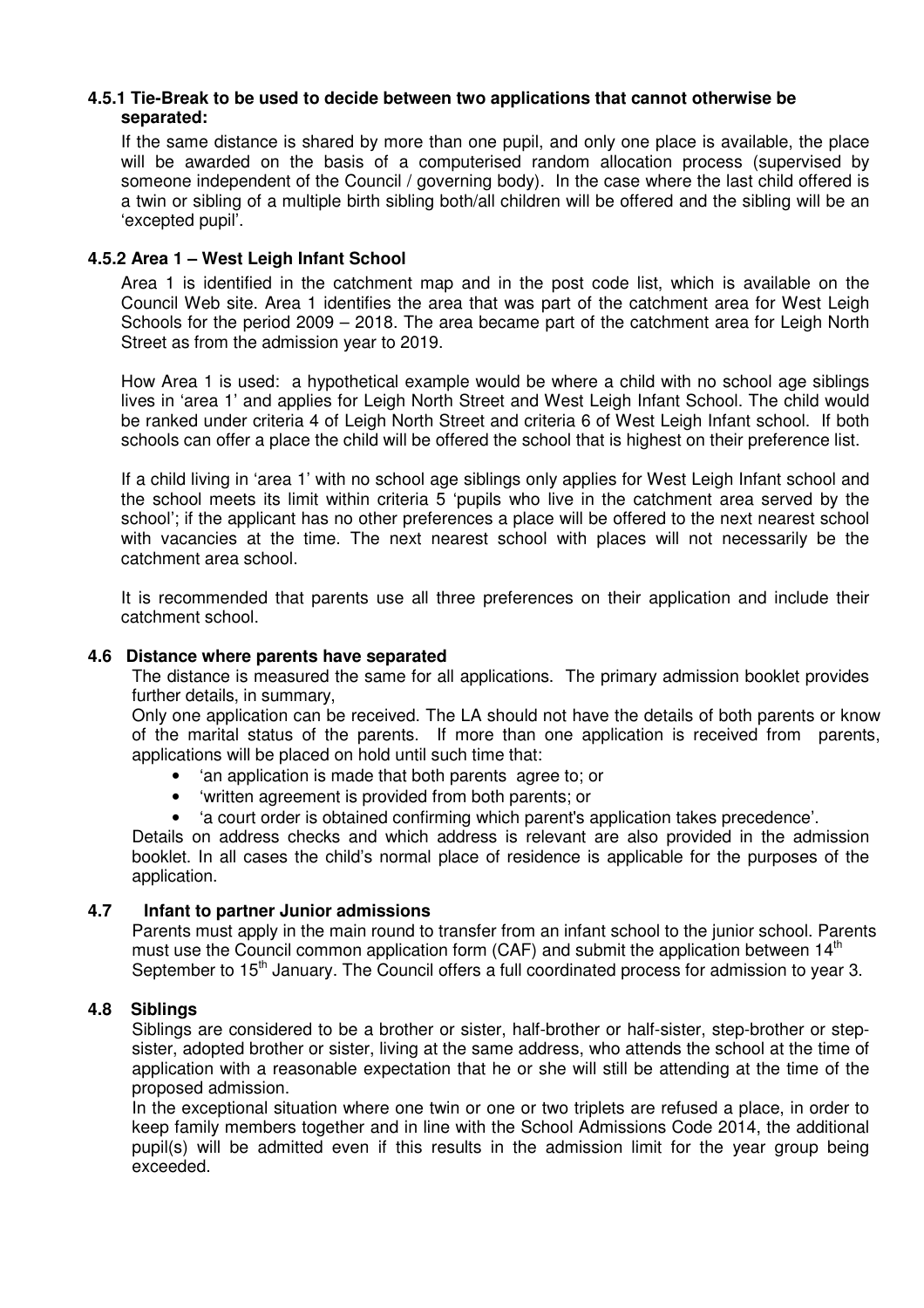#### **4.9 Waiting lists**

Children's names will automatically be on the waiting list for schools that are higher on the rank list and for which they do not receive an offer (for years Reception and year 3).

Parents will also have the opportunity to appeal against the refusal for schools for which they did not receive an offer. Appeals must be lodged within 20 school days of the date of the letter.

Parents can access the information on appeals and also submit an appeal online on the council's web site www.southend.gov.uk/admissions or email

admissions@southend.gov.uk to request an appeal application form. All appeals are considered by an Independent Appeals Panel.

Waiting lists for all year groups for community schools are closed at the end of each school year.

#### **4.10 Over and Under age applications**

Parents may seek a place for their child outside of their normal age group, for example, if the child is gifted and talented or has experienced problems such as ill health. In addition, the parents of a summer born child may choose not to send that child to school until the September following their fifth birthday and may request that they are admitted out of their normal age group – to reception rather than year 1.

Details are provided in the Admission Scheme 2019/20 for the main rounds and requests submitted from parents are coordinated by the LA and follow the requirements in the School Admissions Code. Applications for over or under age applications in-year will be handled in line with the School Admissions Code 2014, 2.17 (a & b).

Such requests for Schools in Southend-on-sea are directly to the school and the school advises the LA of their decision. Requests for year 6 must have been submitted by the parent and considered by the admission authority before the closing date for applications to year 7, i.e. 31<sup>st</sup> October of any given year. Admission authorities must make decisions on the basis of the circumstances of each case and in the best interests of the child concerned.

This will include documenting the following:-

- of the parent's views;
- information about the child's academic, social and emotional development;
- where relevant, their medical history and the views of a medical professional;
- whether they have previously been educated out of their normal age group;

- and whether they may naturally have fallen into a lower age group if it were not for being born prematurely.

- They must also take into account the views of the head teacher of the school concerned.

When informing a parent of their decision on the year group the child should be admitted to, the admission authority must set out clearly the reasons for their decision. (2.17a School Admissions Code 2014)

In circumstances were a child transfers from another school already 'outside of normal age group' , community schools and the LA will support any over or under age application were the above has been met and the LA is satisfied that the child should continue to be educated out of normal age group.

#### **4.11 Admission of children below compulsory school age and deferred entry to school.**

Most children start school on a full time basis, however parents can request that their child attends part time until reaching compulsory school age (the term after their 5th birthday). Once parents receive an offer and accept a place for their child during the normal admission round they can ask to defer the admission until later in the same academic year. Schools must accommodate these requests where it appears to be in the best interest of the child. Parents wishing their child to attend part time they must discuss this with the headteacher of their allocated school. The approved deferred means that the place is held open and is not offered to another child and the parents must take up the place full time by the start of the Summer Term in April. Part-time agreements should include core teaching.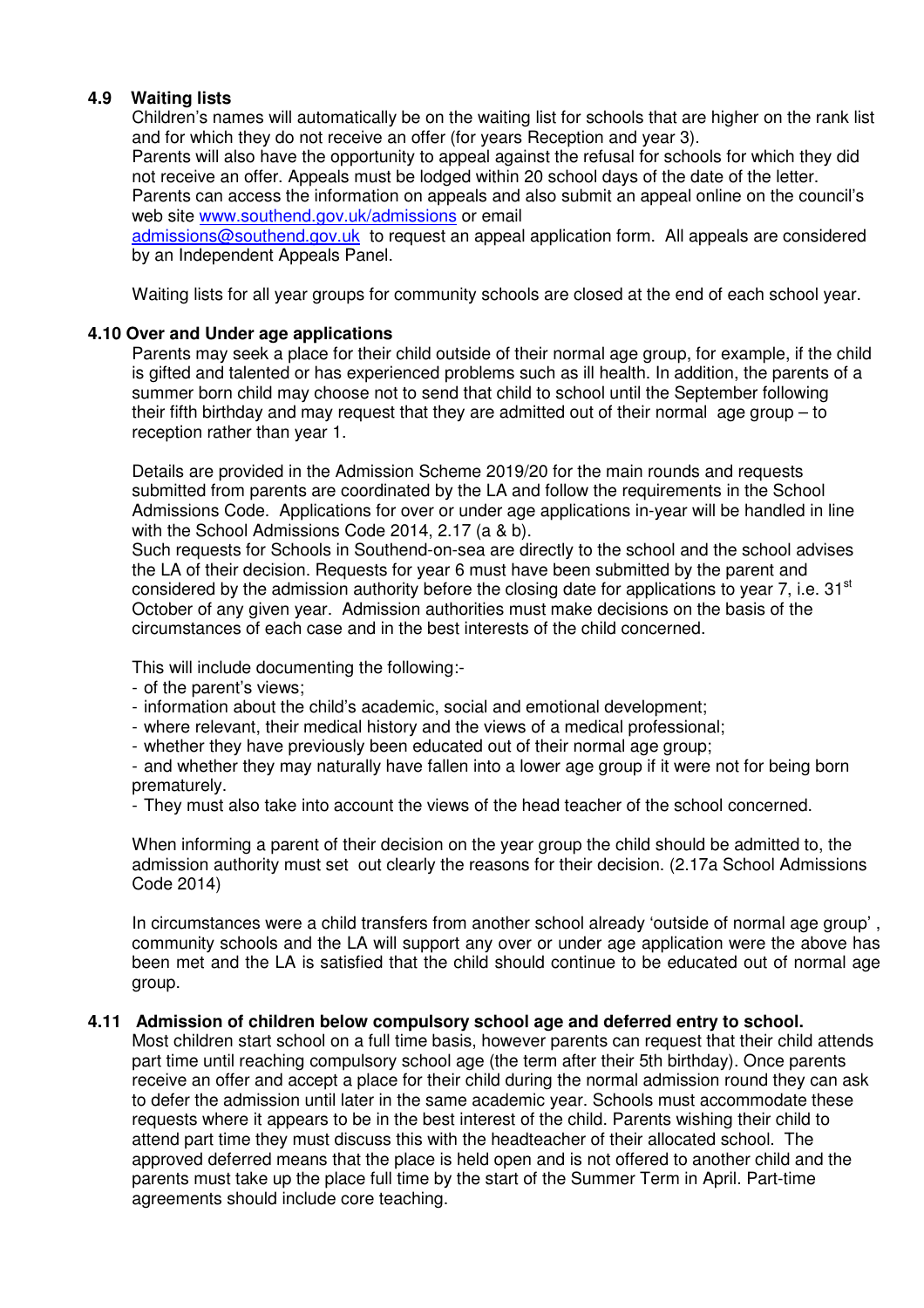In the case of children born prematurely or the late summer months parents may request admission outside the normal age group. There is no statutory barrier to children being admitted outside their normal year group (DfE Guidance, Dec 2014). Due to the impact on future years for a child's schooling, requests to delay admission are very carefully considered by both the admitting authority and the parents. The decision to admit outside of a child's normal age group is made on the basis of the circumstances of each case. Any decision will seek a decision in the best interest for the child and be considered by a Panel of relevant persons. Parents applying for schools outside the Borough of Southend will need to consult the respective LA's policy in this regard.

Parents submitting a request for admission outside the normal age group must also complete the Single application Form during the main admission round,  $14<sup>th</sup>$  September –  $15<sup>th</sup>$  January for the 'usual age group for their child'.

Requests for deferment of admission to community schools should be sent to the Council and for Academy and Voluntary aided schools directly to the school. Parents will need to provide the detailed reasons for their request including any supporting evidence from relevant professionals to enable their request to be given proper consideration. For community schools, parental requests to be addressed and sent to the Pupil Access Manager, School Admissions Team, Southend Borough Council.

The Pupil Access Manager will constitute a panel to consider the submission and the panel will only consider 'admission outside the normal age group', that is, whether or not a child can start school in the Reception year the year after they turn 5 years of age and not in year 1. The panel will not consider requests for deferment within the reception year as requests can be made by parents directly to the Headteacher of the allocated school (School Admissions code 2012 section  $2.16$ ).

The panel will meet by the last week in February to consider applications from parents of children born prematurely or in the last summer months for admission outside the normal age group.

Further details provided in the Admission Scheme 2019/20 and Guidelines on defer entry to school for summer born children on the Council Web site.

The composite prospectus for all schools in the Borough, the scheme (process), admission procedures and all other policies and procedures are available on www.southend.gov.uk/admissions

#### **4.12 Pupils of the Nursery (Temple Sutton Primary only)**

Children will be ranked in this admission category for Temple Sutton Primary School if they are on roll in Temple Sutton Nursery which is part of the school during the year before admission. In regard to the main round children must be part of Temple Sutton Nursery before the application closing date of  $15<sup>th</sup>$  January of any given year. This is to enable the admission authority to rank applications accordingly. Children admitted to the nursery after 15<sup>th</sup> January will be ranked under these criteria after the national offer day  $(16<sup>th</sup>$  April).

#### **4.13 Home Address**

For all applications the address used will be the child's habitual normal place of residence as at the closing date for applications, i.e., 15<sup>th</sup> January (reception and year 3). Changes to address will be updated after all on time applications have been processed.

**The relevant Coordinated Admissions Scheme and Primary Admission booklets should be read in conjunction to the Determined Admission Arrangements for all schools in the Borough of Southend-on-Sea. The Primary Admission booklet contains further details, provides more information and is written to support parents through the rounds.**